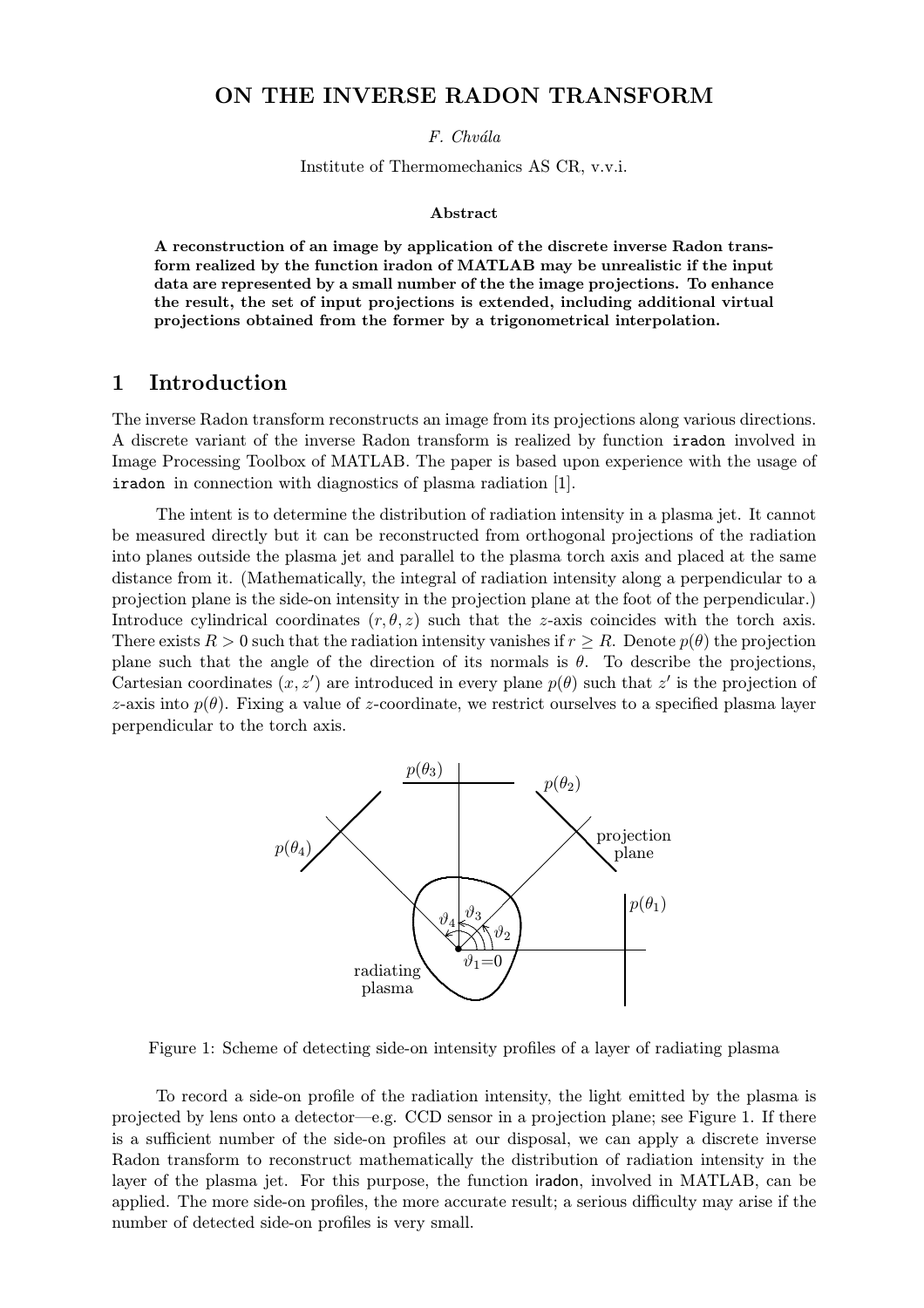### 2 Method

Consider an increasing succession of  $K + 1$  angles  $\theta_k$  equidistantly spread on the interval  $[0, \pi]$ such that the angles  $\theta_1$  and  $\theta_{K+1}$  coincide with the endpoints of this interval, and construct K projection planes  $p(\theta_k)$ ,  $k = 1, 2, ..., K$ . Given a positive integer N, let  $I(\cdot; \theta_k)$  denote an N-th degree polynomial on  $[-R, R]$  that approximates the side-on profile detected in the projection plane  $p(\theta_k)$  so that

$$
I(x; \theta_k) = \sum_{i=0}^{N} c_i(\theta_k) x^i \quad \text{for} \ \ \theta_k = \frac{\pi(k-1)}{K}, \quad -R \le x \le R, \ k = 1, 2, \dots, K. \tag{1}
$$

To determine the coefficients  $c_i(\theta_k)$ , the function polyfit involved in MATLAB can be applied. Note that polyfit uses the least squares method. Attention should be paid to the choice of the degree N of the approximating polynomial:

• if it is too small, the approximation does not correspond to the shape of the detected side-on profile properly,

• if it is too large, the graph of the approximation tracks the measured data points so that effect of possible errors of the measurements at individual data points is included.

Even if the polynomial approximation is satisfactory enough at the data points, there may appear unrealistic oscillations between them. Such an effect can be frequently observed near the ends of side-on profiles. To avoid such a behaviour, between the data points some interpolated values may be added. Figures 2–4 demonstrate polynomial approximations of a certain side-on profile for various  $N$ , using only measured data points (a) or using refined data points consisting of both measured and interpolated values  $(b, c)$ . The interpolated values are not drawn.

Let us extend the set of angles  $\theta_k$  to be defined also for  $k = K + 1, K + 2, \ldots, 2K$ , setting  $\theta_{K+k} = \theta_k + \pi$ ,  $k = 1, 2, ..., K$ . In addition to the projection planes  $p(\theta_k)$ ,  $k = 1, 2, ..., K$ let us consider also "virtual" projection planes  $p(\theta_k)$ ,  $k = K + 1, K + 2, \ldots, 2K$ . The side-on profiles in planes  $p(\theta_k)$  and  $p(\theta_k + \pi)$  are mutually flipped; in accordance with this fact we define  $I(x, \theta_k) = I(-x, \theta_{K+k}), -R \leq x \leq R, k = 1, 2, \ldots, K.$  Therefore,

$$
\sum_{i=0}^{N} c_i(\theta_k) x^i = \sum_{i=0}^{N} c_i(\theta_{K+k})(-1)^i x^i, \quad -R \le x \le R, \ k = 1, 2, \dots, K. \tag{2}
$$

An approximation of the side-on profile for an *arbitrary* angle  $\theta$  will be sought in the form

$$
I(x; \theta) = \sum_{i=0}^{N} c_i(\theta) x^i, \quad -R \le x \le R
$$
 (3)

where  $c_i$  are smooth functions; they are required  $2\pi$ -periodic since projection planes do not change their position when rotated by an integer multiple of  $2\pi$  around the torch axis. Furthermore, the values of  $c_i$  at the points  $\theta_k$  must be equal to the values  $c_i(\theta_k)$ , respectively, for each  $k = 1, 2, \ldots, 2K$ . Therefore, it is natural to define the function  $c_i(\theta)$  on the interval  $[0, 2\pi)$  as a trigonometrical interpolation of the data  $c_i(\theta_k)$ ,  $k = 1, 2, ..., 2K$ . Following [2]

$$
c_i(\theta) = \frac{1}{2}a_{i0} + \sum_{m=1}^{K-1} (a_{im}\cos m\theta + b_{im}\sin m\theta) + \frac{1}{2}a_{iK}\cos K\theta, \quad i = 0, 1, ..., N, \ 0 \le \theta < 2\pi \tag{4}
$$

where

$$
a_{im} = \frac{1}{K} \sum_{k=1}^{2K} c_i(\theta_k) \cos m\theta_k, \quad i = 0, 1, ..., N, \ m = 0, 1, ..., K
$$

and

$$
b_{im} = \frac{1}{K} \sum_{k=1}^{2K} c_i(\theta_k) \sin m\theta_k, \quad i = 0, 1, \dots, N, \ m = 1, 2, \dots, K - 1.
$$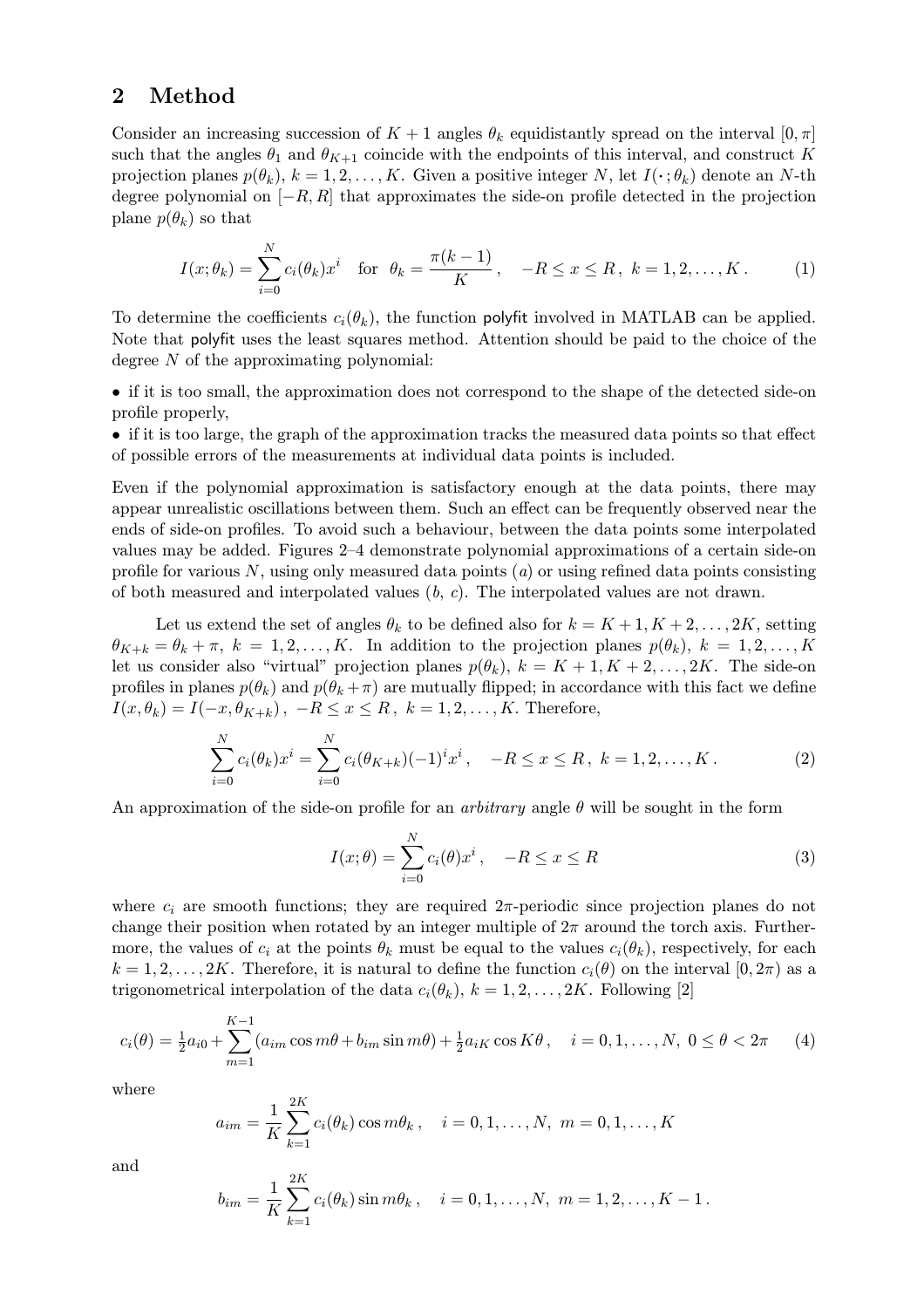

Figure 2: Measured data points of a side-on profile (circles) and relevant polynomial approximation (lines) for  $N = 7$ ; a—only measured data points, b—measured + interpolated data points (1 interpolated value between each pair of neighbouring measured values), c—measured + interpolated data points (3 interpolated values between 1st and 2nd measured data points, 1 interpolated value between 2nd and 3rd measured data points, and similarly at the other end of profile)



Figure 3: Measured data points of a side-on profile (circles) and relevant polynomial approximation (lines) for  $N = 10$ ; for a, b, and c see the legend in caption to Figure 2



Figure 4: Measured data points of a side-on profile (circles) and relevant polynomial approximation (lines) for  $N = 13$ ; for a, b, and c see the legend in caption to Figure 2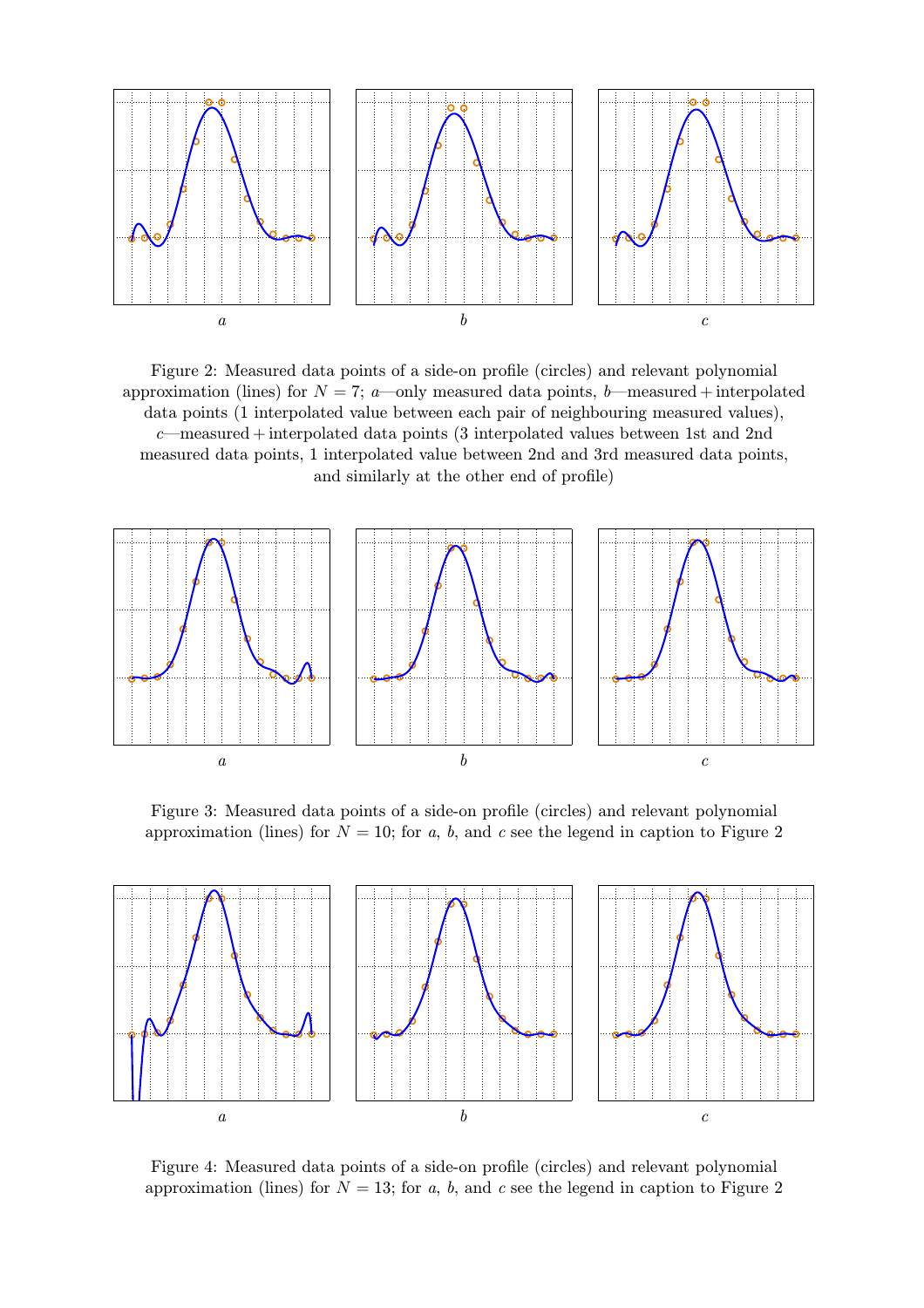Considering the relation  $c_i(\theta_{K+k}) = (-1)^i c_i(\theta_k)$ ,  $k = 1, 2, ..., K$ , which follows from (2), and the relations  $\cos m\theta = (-1)^m \cos m(\pi + \theta)$ ,  $\sin m\theta = (-1)^m \sin m(\pi + \theta)$  that hold for every integer m, we can rewrite the formulas for  $a_{im}$  and  $b_{im}$  in the form

$$
a_{im} = \frac{1 + (-1)^{i+m}}{K} \sum_{k=1}^{K} c_i(\theta_k) \cos m\theta_k, \quad i = 0, 1, \dots, N, \ m = 0, 1, \dots, K
$$

and

$$
b_{im} = \frac{1 + (-1)^{i+m}}{K} \sum_{k=1}^{K} c_i(\theta_k) \sin m\theta_k, \quad i = 0, 1, ..., N, \ m = 1, 2, ..., K - 1,
$$

or, using a more vivid notation,

$$
a_{im} = \begin{cases} \frac{2}{K} \sum_{k=1}^{K} c_i(\theta_k) \cos m\theta_k & \text{if } i+m \text{ is even}, \\ 0 & \text{if } i+m \text{ is odd}, \end{cases} \quad i = 0, 1, ..., N, \ m = 0, 1, ..., K \quad (5)
$$

and

$$
b_{im} = \begin{cases} \frac{2}{K} \sum_{k=1}^{K} c_i(\theta_k) \sin m\theta_k & \text{if } i+m \text{ is even}, \\ 0 & \text{if } i+m \text{ is odd}, \end{cases} \quad i = 0, 1, \dots, N, \ m = 1, 2, \dots, K - 1. \tag{6}
$$

The formula (3) represents approximations for side-on profiles in directions related to angles  $0 \le \theta \le 2\pi$ ; the appropriate coefficients  $c_i(\theta)$  are given by (4) with (5) and (6). Practical usage of these formulas consists in the following. Picking a positive integer  $M$ , the system of approximate side-on profiles is extended to

$$
I(x; \theta_l) = \sum_{i=0}^{N} c_i(\theta_l) x^i \text{ for } \theta_l = \frac{\pi(l-1)}{MK}, \quad -R \le x \le R, \ l = 1, 2, \dots, MK. \tag{7}
$$

Note that the system (1) of approximations to the measured profiles is thus included in the refined system (7).

Practically, we apply the procedure **iradon** successively with  $M = 2<sup>j</sup>$  discretized side-on profiles where  $j = 0, 1, 2, \ldots$ . (Note that for  $j = 0$ , just the K input side-on profiles arising from measurement are used.) Increasing  $j$  by 1, the number of input profiles is doubled. As soon as the difference between the reconstructed radiation intensity in the last two steps is negligible, the process can be finished.

### 3 Example

Consider a model radiation intensity whose isolines are presented on Figure 5a. Using the discrete (forward) Radon transform realized by the function radon contained in MATLAB environment, side-on profiles simulating measured values are obtained. The first of them, corresponding to the angle  $\theta = 0$ , is represented by circles on Figures 5b and 5c. Polynomial approximations are constructed for  $N = 10$ ; on the former picture using only the considered data points, on the latter also interpolated values between them. Only such enhanced approximations of profiles are employed in the sequel. Reconstructions of the model radiation intensity are performed following the presented method. On Figure 6 we start with two simulated profiles (a), then we add two  $(b)$  and six  $(c)$  interpolated profiles. Evidently, the reconstruction on the first picture is quite useless, while those on the other pictures are improved considerably. Now we repeat the process starting with more simulated profiles: Figure 7 shows the results for four simulated profiles (*a*) and also for these profiles with four (*b*) and twelve (*c*) additional interpolated ones. The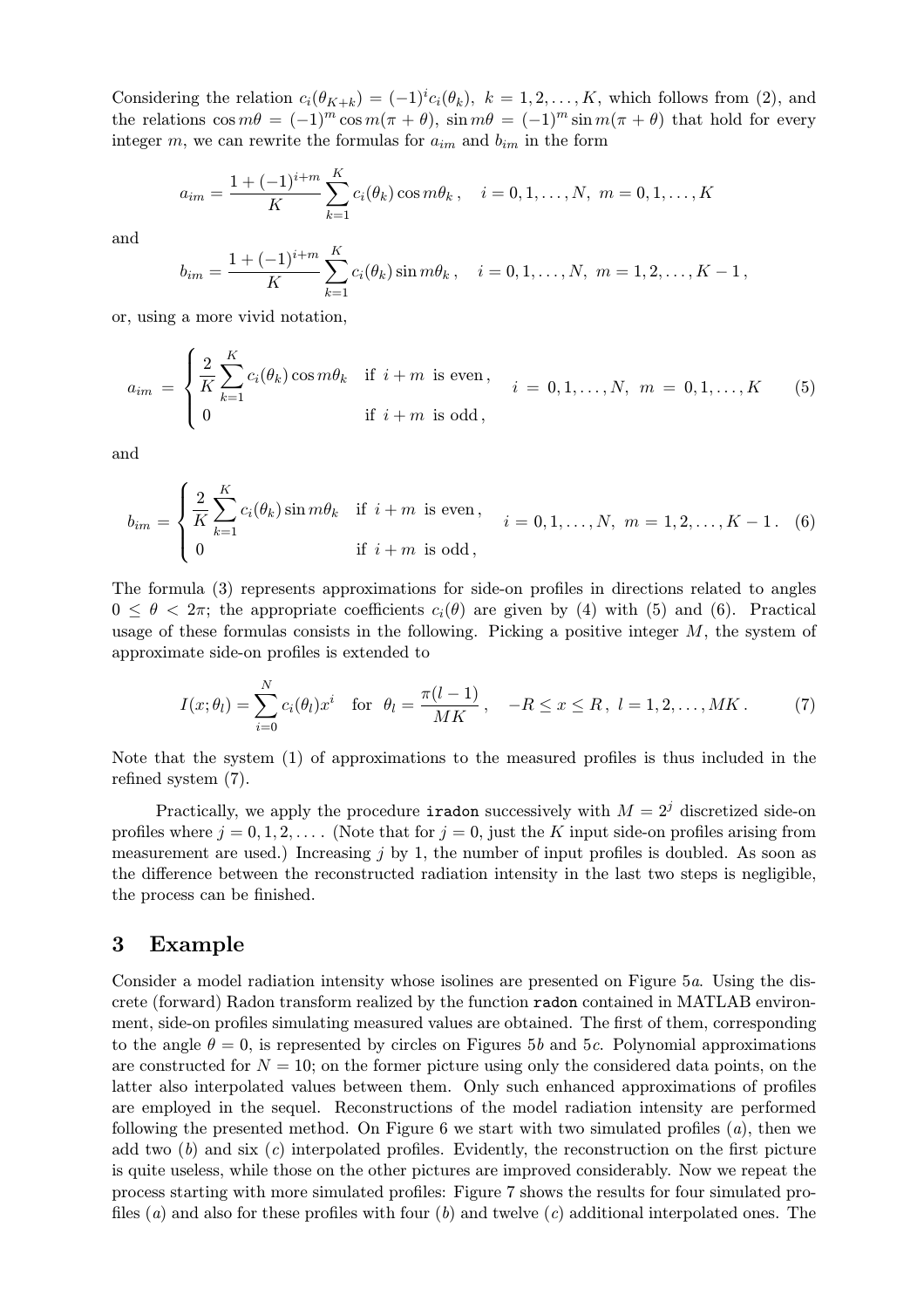reconstruction on the first picture is still unsatisfactory (even though better than on Figure 6a), but the reconstructions using the interpolated profiles now match the original model.



Figure 5: Model radiation intensity; a—isolines, b—polynomial approximation (line) of side-on profile for  $\theta_1 = 0$  using only data points obtained by forward Radon transform (circles), c—enhanced polynomial approximation (line) of the same profile using the former data points and interpolated values



Figure 6: Reconstruction of radiation intensity by  $i$ radon;  $a$ —2 simulated side-on profiles,  $b-2$  simulated + 2 interpolated side-on profiles,  $c-2$  simulated + 6 interpolated side-on profiles



Figure 7: Reconstruction of radiation intensity by **iradon**;  $a$ —4 simulated side-on profiles,  $b-4$  simulated + 4 interpolated side-on profiles,  $c-4$  simulated + 12 interpolated side-on profiles